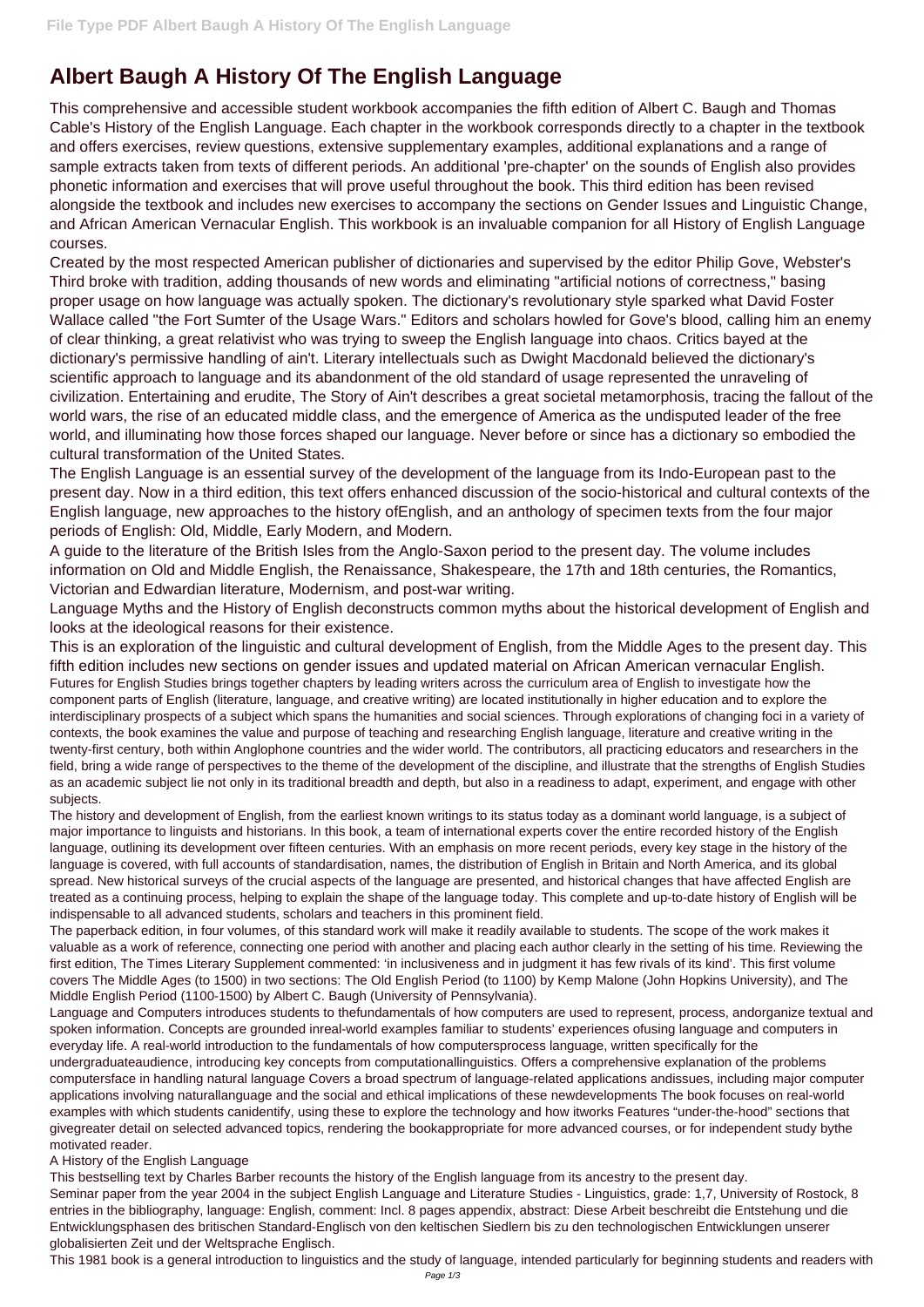no previous knowledge or training in the subject. There is first a general account of the nature of language and of the aims, methods and basic principles of linguistic theory. John Lyons then introduces in turn each of the main sub-fields of linguistics: the sounds of language, grammar, semantics, language change, psycholinguistics: the sounds of language, grammar, semantics, language change, psycholinguistics, language and culture. Throughout the book he emphasizes particularly those aspects of the discipline that seem fundamental and most likely to remain important. He stresses throughout the cultural at least as much as the biological context of human language, and shows how the linguist's concerns connect productively with those of the traditional humanities and the social sciences. Each chapter has a wide-ranging set of discussion questions and revision exercises, and extensive suggestions for further reading. The exposition is marked throughout by the author's characteristic clarity, balance and authority.

Comprehensive and balanced, this classic exploration of the history of the English language combines internal linguistic history and external cultural history--from the Middle Ages to the present. Students are encouraged to develop both an understanding of present-day English and an enlightened attitude toward questions affecting the language today. 0133997766 / 9780133997767 A History of the English Language Plus MyWritingLab -- Access Card Package Package consists of: 0205229395 / 9780205229390 History of the English Language, A 0205869203 / 9780205869206 MyWritingLab Generic -- Valuepack Access Card

Terttu Nevalainen helps students to place the language of the period 1500-1700 in its historical context, whilst showing its regional and social variations. He focuses on the structure of the 'general dialect' and its spelling, vocabulary, grammar and pronunciation, as well as its dialectal origins.

Seminar paper from the year 2007 in the subject English Language and Literature Studies - Linguistics, grade: 1,3, University of Córdoba, 4 entries in the bibliography, language: English, abstract: Latin has always had a major influence on the English lexicon, from the Germanic period – even during the continental era, before the Germanics reached the British Isles - until today. It has also been the first and most consistent of the many languages English has borrowed from, during its gradual development into what we nowadays know as 'English'. More than 300 words have even "survived" into Modern English in their original Latin form, words such as actor, labor, elevator and vertigo. The accent of this paper, which will explore the respective loans English made in its various historical periods, will be on Old English, as it can most interestingly be divided into three periods of borrowing from Latin, the third of which, according to Albert C. Baugh and Thomas Cable, "marks the real beginning of the English habit to freely incorporate foreign elements into its vocabulary."

First published in 2012. Routledge is an imprint of Taylor & Francis, an informa company.

From the bestselling author of the acclaimed Chaos and Genius comes a thoughtful and provocative exploration of the big ideas of the modern era: Information, communication, and information theory. Acclaimed science writer James Gleick presents an eye-opening vision of how our relationship to information has transformed the very nature of human consciousness. A fascinating intellectual journey through the history of communication and information, from the language of Africa's talking drums to the invention of written alphabets; from the electronic transmission of code to the origins of information theory, into the new information age and the current deluge of news, tweets, images, and blogs. Along the way, Gleick profiles key innovators, including Charles Babbage, Ada Lovelace, Samuel Morse, and Claude Shannon, and reveals how our understanding of information is transforming not only how we look at the world, but how we live. A New York Times Notable Book A Los Angeles Times and Cleveland Plain Dealer Best Book of the Year Winner of the PEN/E. O. Wilson Literary Science Writing Award

The History of English provides an accessible introduction to the changes that English has undergone from its Indo-European beginnings to the present day. The text looks at the major periods in the history of English, and provides for each a socio-historical context, an overview of the relevant major linguistic changes, and also focuses on an area of current research interest, either in sociolinguistics or in literary studies. Exercises and activities that allow the reader to get 'hands-on' with different stages of the language, as well as with the concepts of language change, are also included. By explaining language change with close reference to literary and other textual examples and emphasising the integral link between a language and its society, this text is especially useful for students of literature as well as linguistics.

First published in 1959. Routledge is an imprint of Taylor & Francis, an informa company.

A History of English provides an intelligent and accessible synthesis of modern sociolinguistic approaches to the development of the English Language.

The meter of Middle English alliterative poetry, Thomas Cable contends, holds the key to a reinterpretation of both Old English meter and iambic pentameter, which in turn provides a new understanding of Middle English meter itself. Drawing upon recent insights in linguistics, Cable articulates a revolutionary theory of rhythm in English poetry from its beginnings through the Renaissance and beyond. Cable's discussion moves from the rhythms of Old English poetry and prose to the poetry of Chaucer and the Alliterative Revival, to Shakespeare and T. S. Eliot. He demonstrates that Middle English poetry does not show the continuity of tradition that standard authorities have asserted. With the Norman Conquest of 1066 came a clear break, and what followed was a drastic misreading by the poets of what had come before. Throughout the book, Cable constantly asks fundamental questions regarding the intentions of the poet, the impact of the perceived metrical tradition upon that poet, and, with reference to Peircean abduction, the possibility of constructing any metrical theory, especially one from the distant past. The answers and their implications—metrical, cognitive, and philosophical—provide the foundation for a new understanding of the creation and evolution of English versification from the seventh century to the present. The English Alliterative Tradition is a major and controversial study in medieval English poetics that illustrates and clarifies key ideas of the New Philology. It will be of interest to scholars and students of Old and Middle English, prosody, and historical linguistics.

Comprehensive and balanced, this classic exploration of the history of the English language combines internal linguistic history and external cultural history--from the Middle Ages to the present. Emphasis is on the political, social and cultural forces that affect language. Reflects the latest trends and statistics of the last ten years in a revised and updated chapter 1, English Present and Future. Provides a new section on Gender Issues and Linguistic Change in Chapter 10. Includes a thorough revision of Chapter 11, The English Language in America, including updated material on African American Vernacular English. Discusses Black English and varieties of English in Africa and Asia, as well as varieties in the United States, Australia, and Canada. Includes a map of American dialects. Provides examples of twentieth-century vocabulary. For multilingual readers or anyone who wishes to develop a well-rounded understanding of present-day English. The History of English: An Introduction provides a chronological analysis of the linguistic, social, and cultural development of the English language from before its establishment in Britain around the year 450 to the present. Each chapter represents a new stage in the development of the language from Old English through Middle English to Modern Global English, all illustrated with a rich and diverse selection of primary texts showing changes in language resulting from contact, conquest and domination, and the expansion of English around the world. The History of English goes beyond the usual focus on English in the UK and the USA to include the wider global course of the language during and following the Early Modern English period. This perspective therefore also includes a historical review of English in its pidgin and creole varieties and as a native and/or second language in the Caribbean, Africa, Asia, and Australasia. Designed to be userfriendly, The History of English contains: chapter introductions and conclusions to assist study over 80 textual examples demonstrating linguistic change, accompanied by translations and/or glosses where appropriate study questions on the social, cultural and linguistic background of the chapter topics further reading from key texts to extend or deepen the focus nearly 100 supporting figures, tables, and maps to illuminate the text 16-pages of colour plates depicting exemplary texts, relevant artefacts, and examples of language usage,